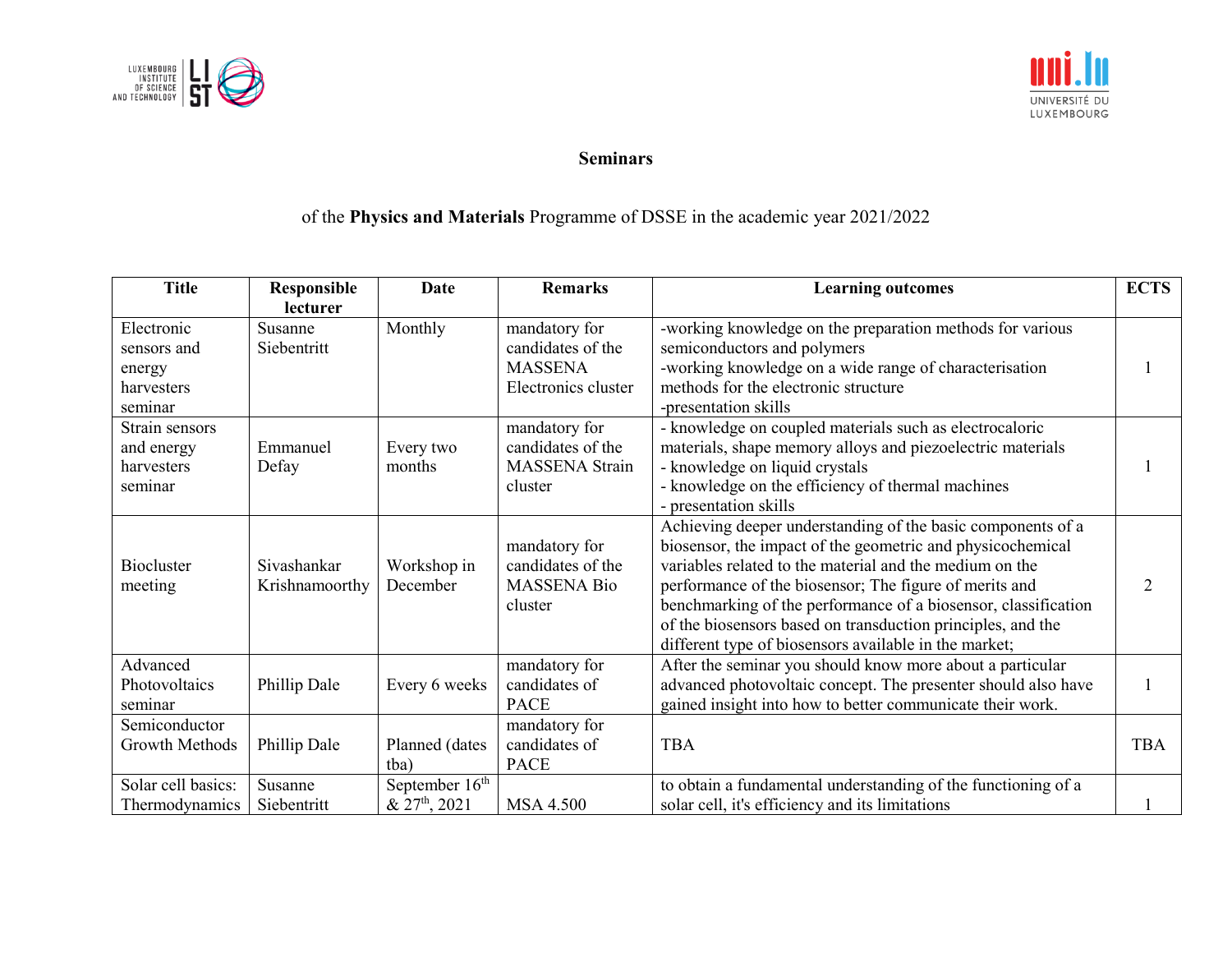| Group theory for<br>condensed<br>matter physics                             | Mael Guennou                                                                             | November 18<br>and 19, 2021                                     | CL BSC-BS 3.03                                                                                                                                                                                              | - understand the basic mathematical foundations of group theory<br>required in solid state physics<br>- understand the meaning of symmetry analysis in the literature<br>relevant to their field<br>- perform symmetry analysis of molecular vibrations<br>- use some relevant programs of the Bilbao crystallographic<br>server | 1            |
|-----------------------------------------------------------------------------|------------------------------------------------------------------------------------------|-----------------------------------------------------------------|-------------------------------------------------------------------------------------------------------------------------------------------------------------------------------------------------------------|----------------------------------------------------------------------------------------------------------------------------------------------------------------------------------------------------------------------------------------------------------------------------------------------------------------------------------|--------------|
| Structural and<br>chemical<br>characterization<br>of materials              | Santhana<br>Eswara<br>Moorthy<br>Tom Wirtz<br>Inmaculada<br>Peral Alonso<br>Maël Guennou | Oct. 05, 06,<br>19, 21, 26,<br>Nov. 02, 04,<br>05<br>$9h-11h$   | Oct. 5 MSA 4.340<br>Oct. 6 MSA 4.300<br>Oct. 19 MSA 3.380<br>Oct. 21 MSA 3.100<br>Oct. 26 MSA 3.200<br>Nov. 2 MSA 4.340<br>Nov. 4 MSA 4.300<br>Nov. 5 MSA 4.300<br>(rooms for 30 or 10)<br>w/ COVID restr.) | The student will learn the principles of physics related to<br>materials characterization using ions, electrons and photons. The<br>skills gained in this course can be applied immediately in the<br>laboratory in a broad range of experimental research in physics,<br>materials science and beyond.                          | -1           |
| Inorganic thin<br>film synthesis<br>methods and<br>underlying<br>principles | Renaud Leturcq<br>Phillip Dale<br>+ PhD external<br>expert                               | Dec. 8, 9h-<br>17h, Jan. 10<br>13h-17h30,<br>Feb. 2 13h-<br>17h | mandatory for<br>candidates of<br><b>PACE</b><br>BS 0.07 CL, MSA<br>2.400, MSA 4.510                                                                                                                        | After the workshop the candidates will be able to better read<br>publications and understand the synthesis methods used, have a<br>better appreciation in choosing their own methods, as well as an<br>improved understanding of their own methods.                                                                              | 1            |
| Open Quantum<br>Systems                                                     | Matteo Polettini                                                                         | January 11,<br>13, 19, 20<br>2022<br>$10h-13h$                  | 11: MSA 3.540<br>13: MSA 3.540<br>19: MSA 3.520<br>20: MSA 3.500                                                                                                                                            | The course is aimed mainly at theorists at Master and PhD level,<br>who would like to get an insight into widely used analytical<br>techniques in condensed-matter systems. The students will get<br>familiarized with the theoretical description of quantum systems<br>interacting with an environment.                        | $\mathbf{1}$ |
| <b>Basics of Optics</b>                                                     | Susanne<br>Siebentritt                                                                   | January 14<br>and 20, 2022<br>9h30-18h                          | MSA 4.390<br><b>MSA 4.500</b>                                                                                                                                                                               | This is a basics optics course for those who have not had any<br>optics lecture in their bachelor or master studies.<br>- propagation of light<br>- geometrical optics: imaging<br>- wave optics: interference and diffraction<br>Learning outcomes:<br>understand lenses, mirrors, slits, gratings, monochromators              |              |
| Field Theory                                                                | Thomas<br>Schmidt /<br>Etienne Fodor                                                     | May 23-24<br>2022<br>$9h - 17h$                                 | CL BSC 004 (23/5)<br>$+ BSC 007 (24/5)$                                                                                                                                                                     | Predicting phase transitions for in- and out-of equilibrium<br>theories at hydrodynamic level                                                                                                                                                                                                                                    | 1            |